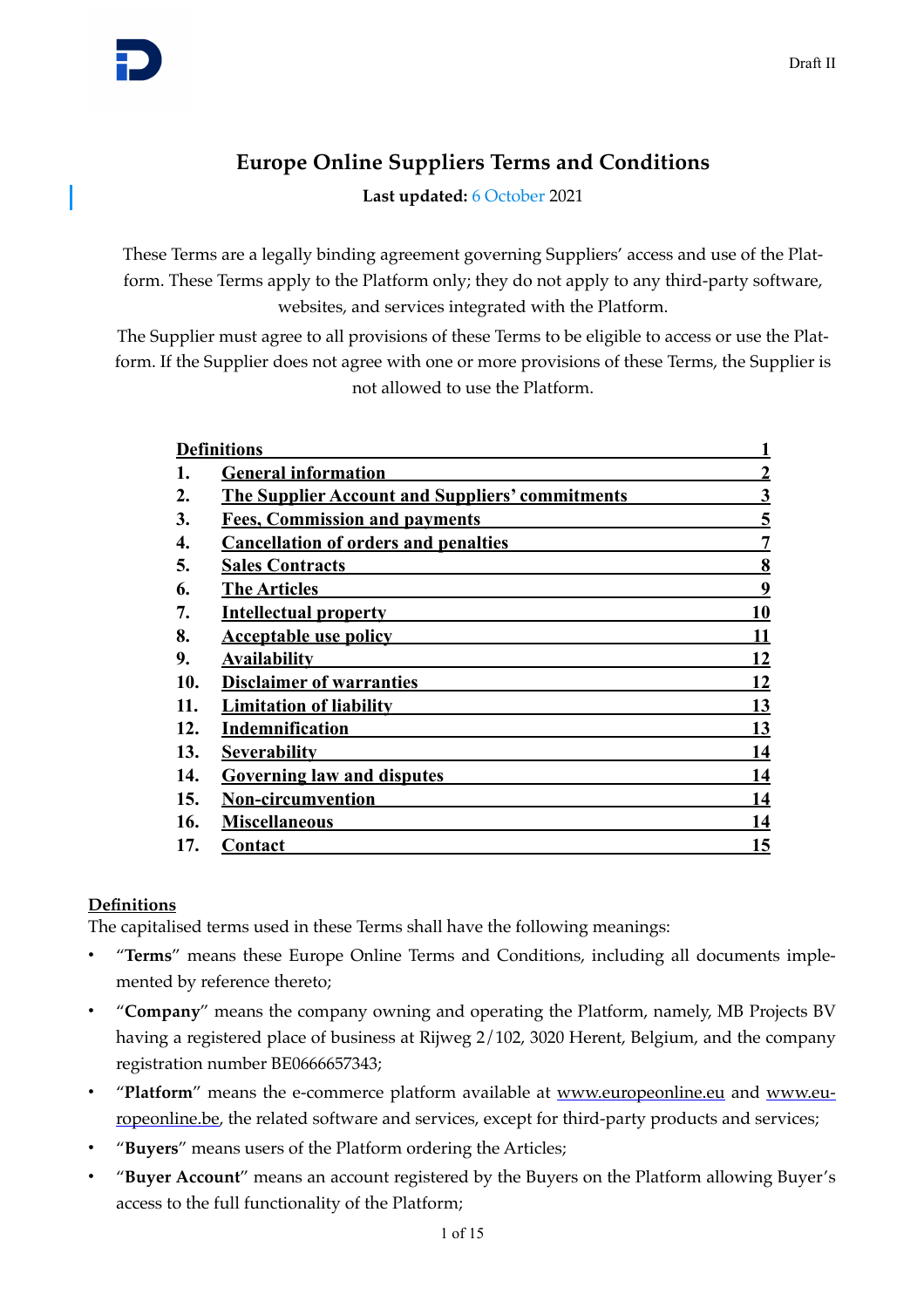- "**Articles**" means the goods offered by the Suppliers for sale through the Platform;
- "**Supplier**" means the User of the Platform offering the Articles for sale through the Platform;
- "**Contractors**" means the Buyers and the Suppliers entering into the Sales Contract through the Platform;
- "**Sales Contract**" means sales contracts for the Articles concluded by and between the Buyers and the Suppliers through the Platform;
- "**Supplier Account**" means an account registered by the Suppliers on the Platform allowing Supplier's access to the full functionality of the Platform;
- "**Confidential Information**" means any information made available by and between the Users through the Platform that is of a confidential nature;
- "**Fees**" means service charges payable by the Buyers to the Suppliers through the Platform for the purchase of the Articles under the Sales Contract;
- "**Commission**" means the fees payable by the Suppliers to the Company representing a percentage of the Fees payable by the Buyer for each Sales Contract concluded through the Platform;
- "**Payment Processors**" means third-party payment processors responsible for processing payments through the Platform, including, without limitation, Mollie and PayPal;
- "**Content**" means any content uploaded by the Supplier onto the Platform;
- "**Company's IP**" means any Company's intellectual property assets featured through the Platform; and
- "**User**" means any individual accessing the Platform.

In these Terms, words in the singular include the plural meaning and words in the plural include the singular meaning.

# **1. GENERAL INFORMATION**

- <span id="page-1-0"></span>1.1. These Terms constitute a legally binding agreement between the Company and the Supplier with regard to the Supplier's access and use of the Platform.
- 1.2.**About the Platform.** The Platform is an online marketplace that allows the Buyers to purchase the Articles offered for sale by the Suppliers and conclude a Sales Contract with the Suppliers. The Platform serves as a reference point that facilitates the communication between the Suppliers and the Buyers, including supporting the formation of the Sales Contracts. The Company does not offer for sale, sell, store, or ship the Articles. The Company reserves the right to limit the use of the Platform in certain countries and territories.
- 1.3.The Company grants to the Supplier commercial, revocable, non-exclusive, non-transferable and limited license to use the Platform pursuant to these Terms.
- 1.4.**Minors.** The Platform is not marketed and should not be used by persons under the age of 18. The Buyers holding parental responsibility for a child (e.g., parents or legal guardians) may order the Articles for their minor children. However, the Company does not permit children under the age of 18 to make such orders themselves.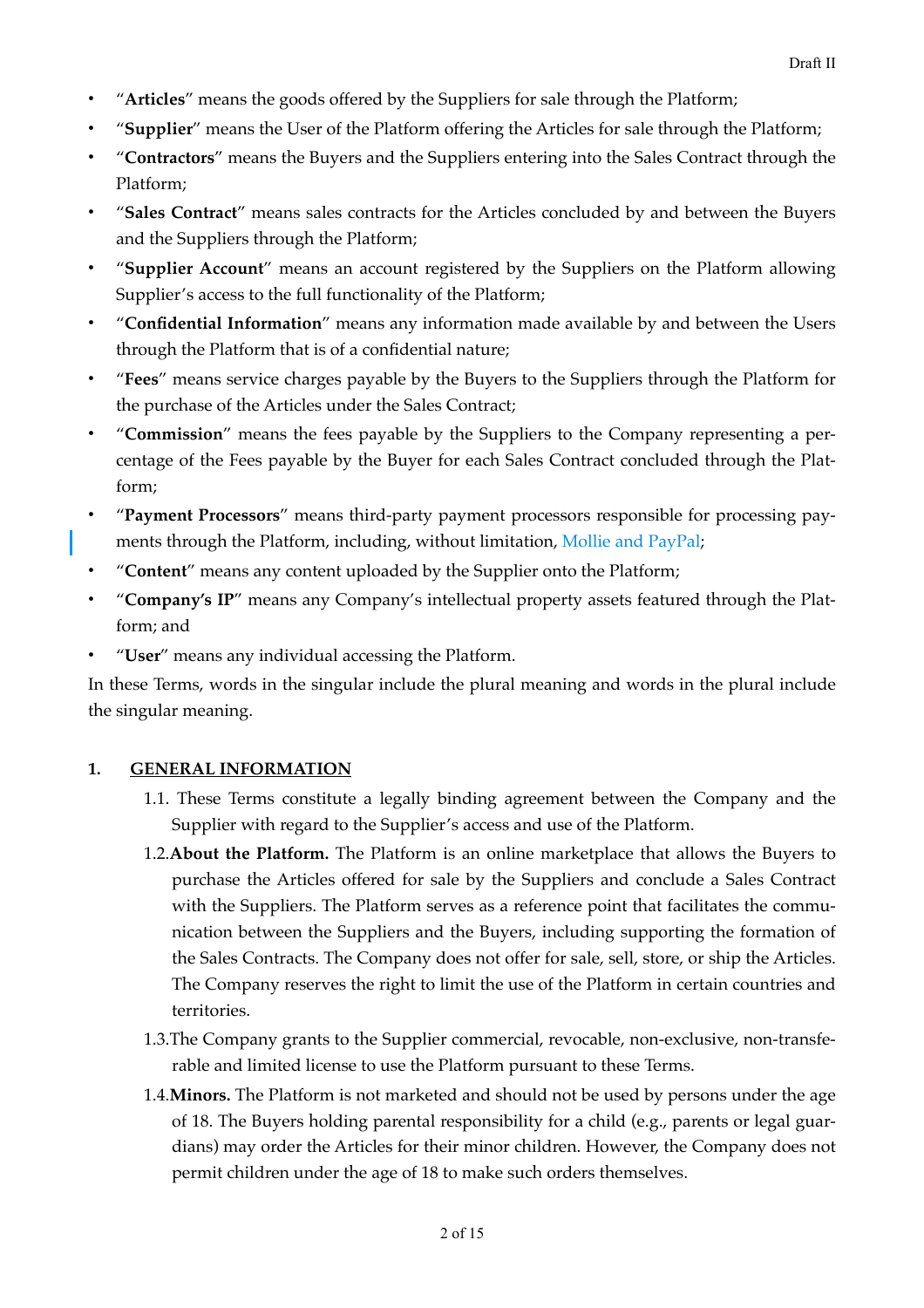- 1.5.**Disclaimer.** Although the Company regularly monitors the information available on the Platform, the Company cannot guarantee the accuracy, reliability, currency, relevance, and completeness of the information available on the Platform, neither provided by the Company nor by the Users of the Platform.
- 1.6.**Third-party links and advertising.** The Platform may contain links to websites, applications, and other online sources owned and operated by third parties. The Platform may also feature information and advertisements provided by the Buyers, the Suppliers, and third parties. The Company is not responsible or liable in any manner for the content of such third-party links, information, and advertisements, as well as the security and privacy practices deployed by the operators of third-party websites.
- 1.7.**Privacy and other relevant terms.** The below-listed documents also govern the Supplier's access and use of the Platform; they should be read and interpreted together with these Terms:
	- i. Europe Online Privacy Policy, which describes in detail how the Company handles Suppliers' personal data collected and processed through the Platform;
	- ii. The terms and conditions of the respective Sales Contracts; and
	- iii. Other individual terms and conditions made available by the Company through the Platform.

# **2. THE SUPPLIER ACCOUNT AND SUPPLIERS' COMMITMENTS**

- <span id="page-2-0"></span>2.1.**Registration of the Supplier Account.** In order to use the full functionality of the Platform, the Supplier must register the Supplier Account. The Supplier Account may be requested by completing a form available on the Platform. The Supplier Account is not transferable and the Supplier is solely responsible for any activities occurring through the Supplier Account. By registering the Supplier Account on the Platform, the Supplier acknowledges, agrees, and warrants that:
	- i. When offering the Articles for sale through the Platform, the Supplier will comply with these Terms, the terms of the Sales Contracts, and all applicable local, state, national and foreign laws, treaties, and regulations;
	- ii. The Supplier shall devote Supplier's working time, attention, knowledge, and skills to Buyer's interests while selling the Articles and shall do so in good faith, with best efforts, and to the reasonable satisfaction of the Buyer;
	- iii. The Supplier will provide only true, accurate, complete, and up-to-date personal data and other information;
	- iv. The Supplier is eligible for concluding legally binding contracts;
	- v. The Supplier shall use a single business name (multiple business names are not allowed under the same Supplier Account);
	- vi. The Supplier is authorised by an entity the Supplier represents (if any) to create the Supplier Account.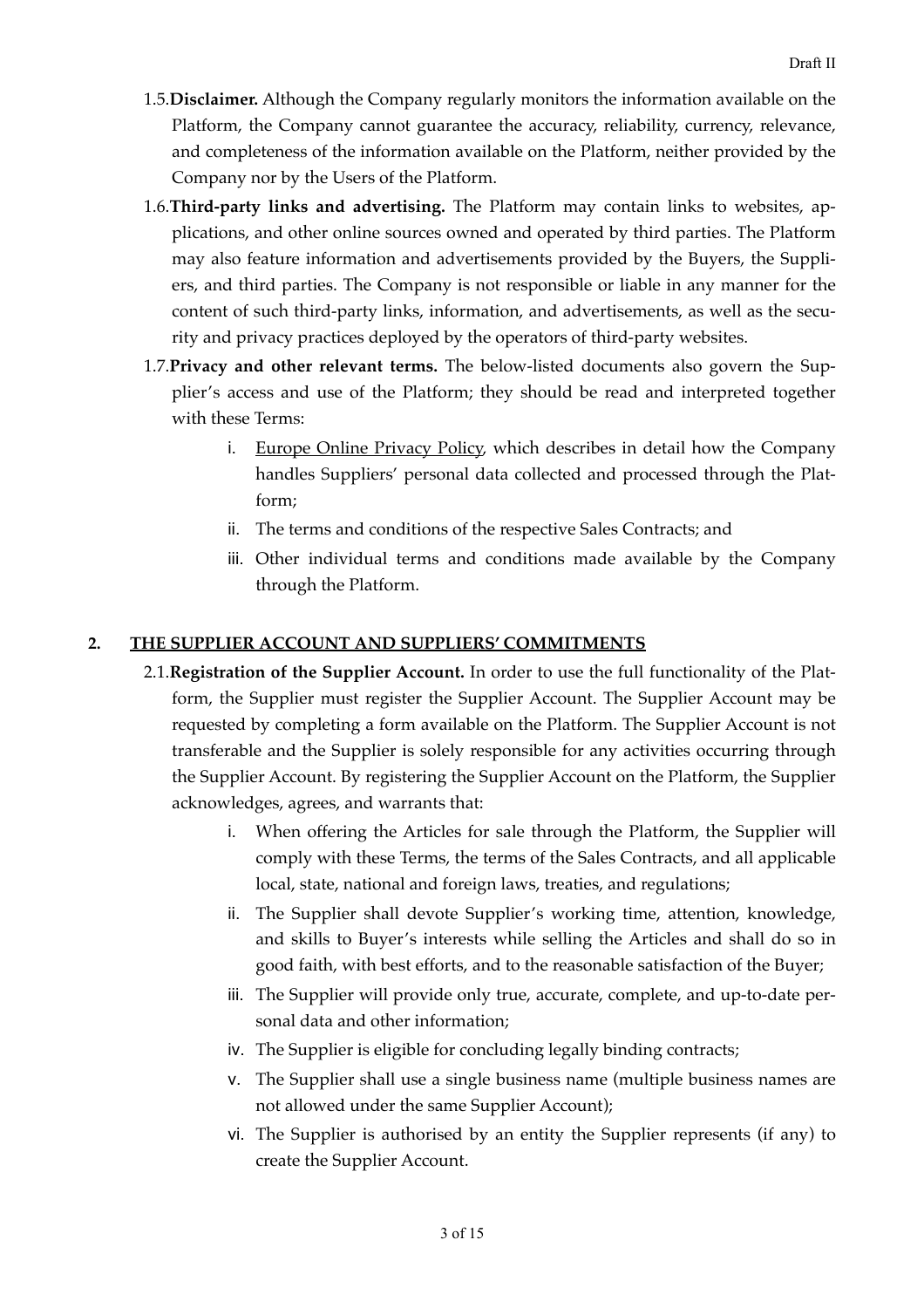- 2.2.**Security of the Supplier Account.** The Supplier is solely responsible for maintaining the confidentiality of the Supplier Account, including keeping secure the login details and passwords. By using the Platform, the Supplier agrees to immediately notify the Company about allegedly unauthorised use of the Supplier Account or any related security breach. The Supplier must use secure Internet connection and protected networks while using the Platform. The Company will not be liable for any loss or damage resulting from Supplier's failure to comply with these security obligations.
- 2.3.**Deletion of the Supplier Account.** At any time, the Supplier may delete the Supplier Account through the dashboard or by sending a request directly to the Company, in which case these Terms shall terminate.
- 2.4.**Suspension and termination of the Supplier Account.** The Company reserves the right to suspend or terminate any Supplier Account if, at its sole discretion, the Company has grounds to believe that Supplier's use of the Platform seriously or repeatedly breaches these Terms. The Company may also suspend or terminate any Supplier Account upon a lawful request of a public authority.
- 2.5.**Confidential information.** Any information made available to the Suppliers through the Platform is of confidential nature. The Suppliers must at all times (i) keep confidential and not disclose to any person any of the Confidential Information and (ii) only use such Confidential Information for the purposes of providing the Articles to the respective Buyers. To the extent the Supplier feels that the Supplier needs to disclose the confidential information, the Supplier may do so only after being authorised in writing by the disclosing party. If any of the confidential information has been endangered, the Supplier shall immediately notify the disclosing party of the same.
- 2.6.**Authorisation.** The Suppliers are responsible for obtaining all necessary authorisations, business registrations, certificates, undergoing verifications, obtaining tax numbers, opening bank accounts for business purposes, and acquiring professional liability insurance policies enabling Suppliers' use of the Platform and selling the Articles. The Company is not responsible in any manner and bears no liability for Suppliers' activities carried out through the Platform without such authorisation.
- 2.7.**Insurance.** The Suppliers are strongly encouraged to (i) obtain appropriate insurance related to the Articles and (ii) make sure that the terms and conditions of the insurance policy do not contravene to these Terms.
- 2.8.**Sub-contractors.** The Supplier is entitled to appoint sub-contractors for selling the Articles, provided that the Supplier shall remain solely responsible for the sales, delivery, and quality of the Articles and operation of the Supplier Account.
- 2.9.**Identity and location verification.** The Company reserves the right but is not under obligation to verify the Supplier Account, including, without limitation, verifying the identity, location, payment methods, and email addresses, during the registration of the Supplier Account or from time to time thereafter. The verification may include requesting official documents (e.g., government issued ID) confirming Supplier's identity, location, and authorisation to act on behalf of a business entity. The Supplier agrees to supply to the Company the requested information to keep the Supplier Account active.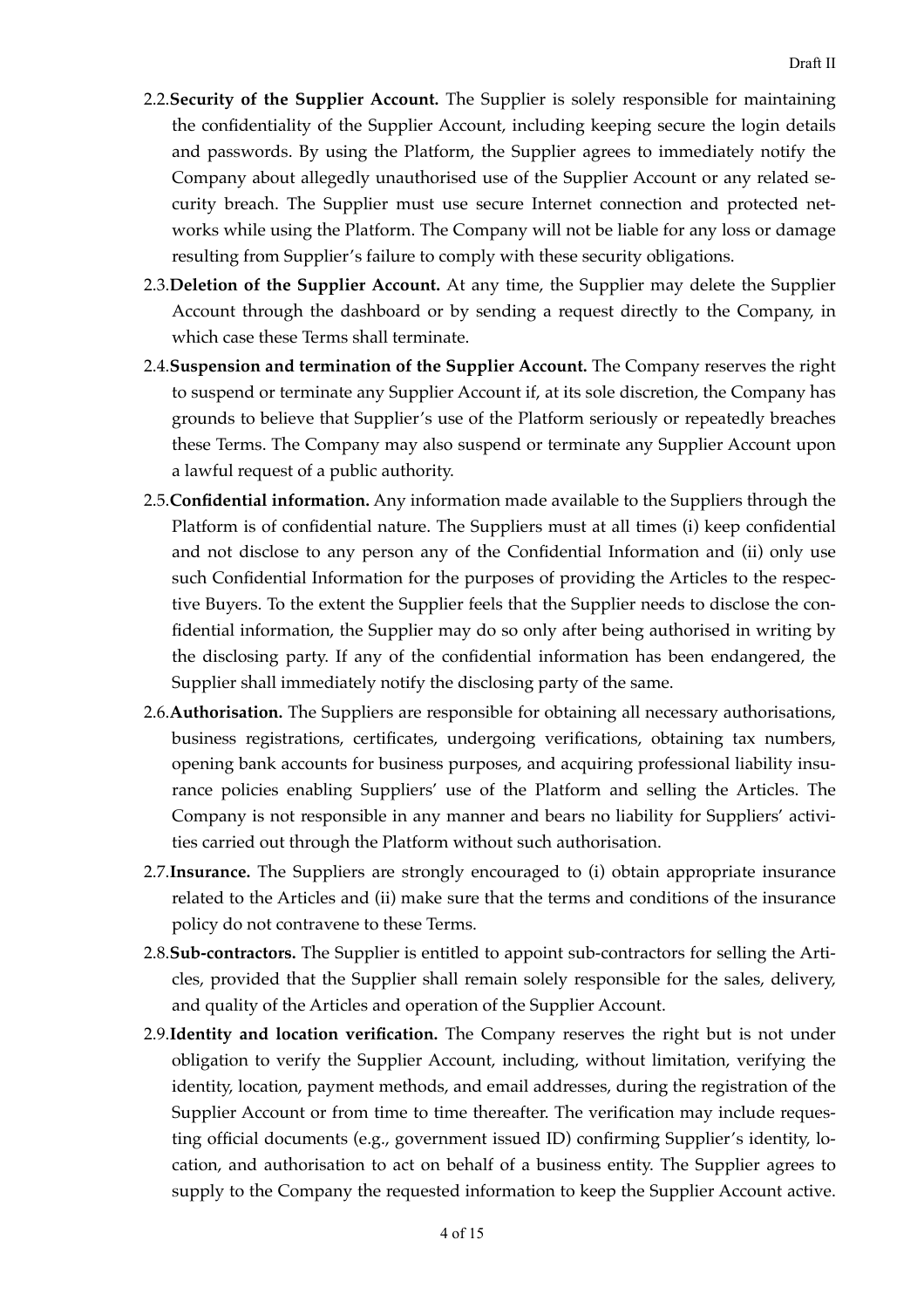The Company reserves the right to temporarily suspend the Supplier Account during the verification process and terminate the Supplier Account if the verification fails.

2.10.**Ranking.** On the Platform, the Articles are presented according to the ranking algorithms that aka into account, without limitation, list pages, search pages, Article pages, number of sales, number of clicks, popularity of the Article, and recommendations. The Company reserves the right, at its own discretion, to manage the ranking algorithm. A higher ranking position may be obtained by purchasing advertising from the Company.

#### **3. FEES, COMMISSION AND PAYMENTS**

- <span id="page-4-0"></span>**3.1.The Fees.** The Suppliers are solely responsible for (i) defining the Fees applicable to the Articles offered for sale by them and (ii) communicating the Fees to the Company through the Platform. The Fees are subject to the Commission as provided hereunder; the Fees featured on the Platform for the Buyers include Suppliers' charges and the Commission.
- **3.2.**The Suppliers are entitled, but have no obligation, to provide discounts for the Fees. The discounts will be clearly indicated on the Platform, at the respective Supplier's profile. The Fees paid by the Buyers through the Platform constitute the entire amount payable for the ordered Articles and the Suppliers must not charge the Buyers any additional Fees for the said services, unless agreed otherwise by the Buyers. No Fees can be accepted outside the Platform.
- **3.3.The Commission.** Suppliers' use of the Platform is subject to the Commission. The Commission rates and payment terms related thereto are made available on the Platform or communicated to the Supplier. The Commission is deducted automatically from the Fees paid by the Buyers. By concluding a contract with the Company on the basis of these Terms, the Supplier allows the Company to deduct the Commission from all Fees payable by the Buyers in accordance with these Terms and the terms and conditions in force at the moment the Sales Contract is concluded. The Commission rates remain valid for as long as they are indicated on the Platform or as communicated to the Supplier. The Commission rates are subject to a change with or without a prior notice. Any changes to the Commission rates will be made available on the Platform and, if necessary, the Company will request the Suppliers to provide their consent to the amendments of the Commission rates.
- **3.4.Taxes.** Unless indicated otherwise on the Platform, the Fees include all applicable taxes (e.g., VAT and sales taxes), levies, or duties imposed by taxing authorities. The Suppliers are responsible for paying all applicable taxes, levies, and duties in relation to the sales of the Articles and excluding local taxes based solely on Company's income.
- **3.5.Transfer of funds.** After successful completion of the Sales Contract, the Company will transfer the funds generated by the Supplier (i.e., the Fees minus the Commission) to the Suppliers Account within 1 month from the completed Sales Contract; the Company is not responsible for delays caused by the Payment Processors. The Suppliers are responsible for paying any and all applicable transfer costs charged by the Payment Processor. The Supplier hereby acknowledges and agrees that: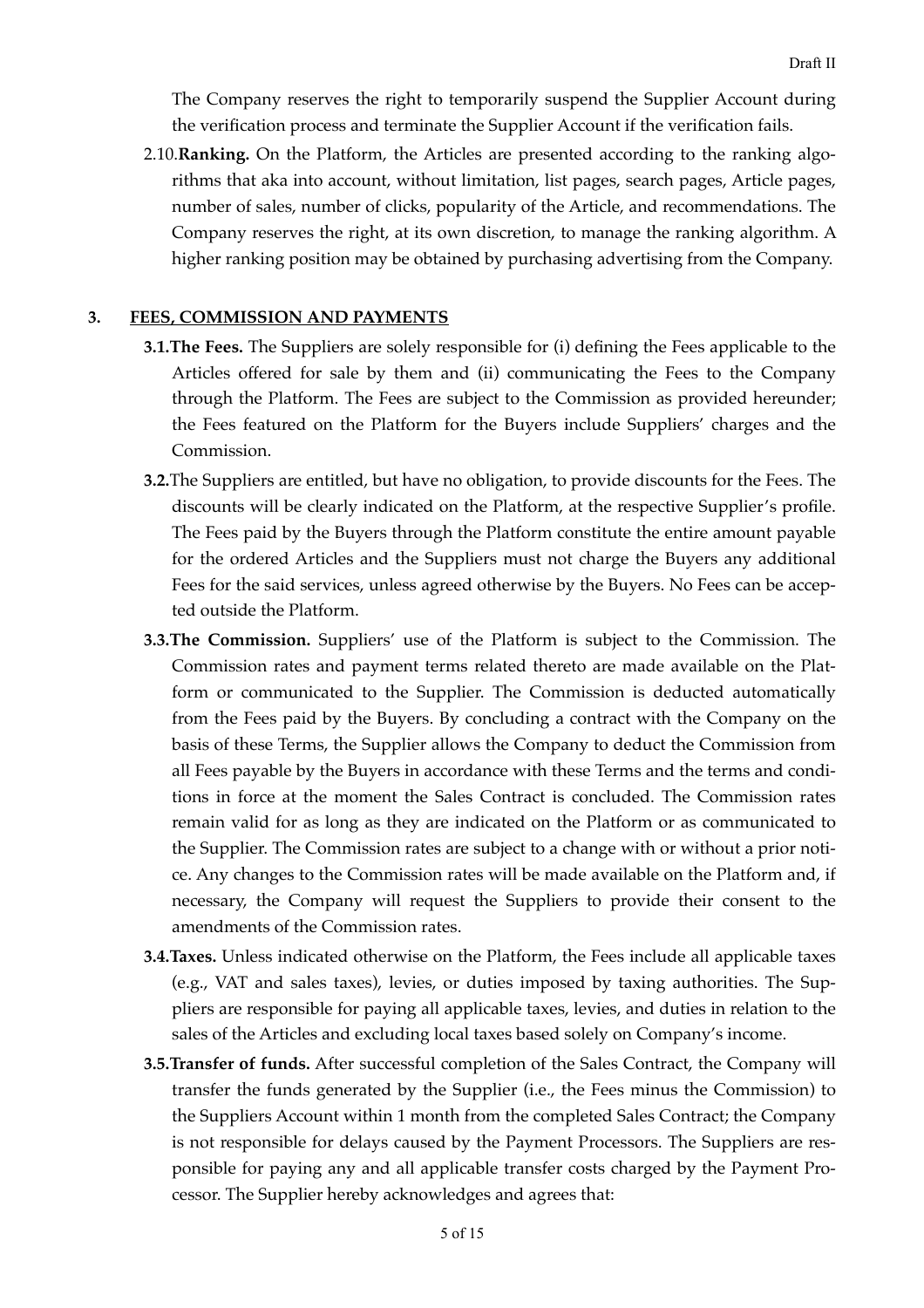- i. Any payment made by the Buyer to the Supplier through the Platform shall be considered as payment by the Buyer directly to the Supplier;
- ii. The Supplier will not charge the Buyer any additional fees for the ordered Articles, unless agreed otherwise between the Buyer and the Supplier;
- iii. The Company accepts payments from the Buyers as limited payment collection agents and the Company is not a payment service provider;
- iv. Company's obligation to transfer funds to the Supplier is subject to and conditional upon successful execution of the Sales Contract, the receipt of the associated payments of the Fees from the Buyers, and operation of the Payment Processor;
- v. The Company is not responsible for transferring the funds to the Suppliers that have not been successfully obtained from the Buyers; and
- vi. The Company is entitled to charge the Commission on any Fees paid under the Sales Contracts.
- **3.6.Suspension of transfer of funds.** The Company reserves the right, as deemed appropriate and in its sole discretion, to suspend the payouts of the funds to the Suppliers if any of the following occurs:
	- i. The Company requires additional information or verification from the Supplier (e.g. tax information or proof of identity);
	- ii. The Company has a reason to believe the Fees or the Sales Contract may be subject to dispute or chargeback;
	- iii. The Company suspects that the Supplier has engaged in fraud through the Platform or violated these Terms; or
	- iv. The Company deems it necessary in connection with investigation or upon request of a public authority.
- **3.7.Reimbursement.** The Company reserves the right, to the extent permitted by the applicable law, to seek reimbursement from the Supplier or use other remedies available under the applicable law, if any of the following occurs:
	- i. The Company suspects that the Supplier engaged in fraud associated with payments, withdrawals, or the Sales Contracts;
	- ii. The Company discovers that the Sales Contract is erroneous or duplicated; or
	- iii. The Company receives a chargeback from Buyer's payment method, provided that the Company has complied with its obligations under these Terms.
- **3.8.Payment processing.** All payments related to the Platform, including the Fees, are processed by the Payment Processors. The Payment Processors are solely responsible for handling payments though the Platform. The Suppliers agree not to hold the Company liable for payments that do not reach the Suppliers because the Suppliers have quoted incorrect payment information or the Payment Processors refused the payment for any other reason. The Payment Processors may collect personal data, which allows them to process the payments (e.g., name, PayPal credentials, credit card details, payment account information, or any other required personal data). The Payment Processors hand-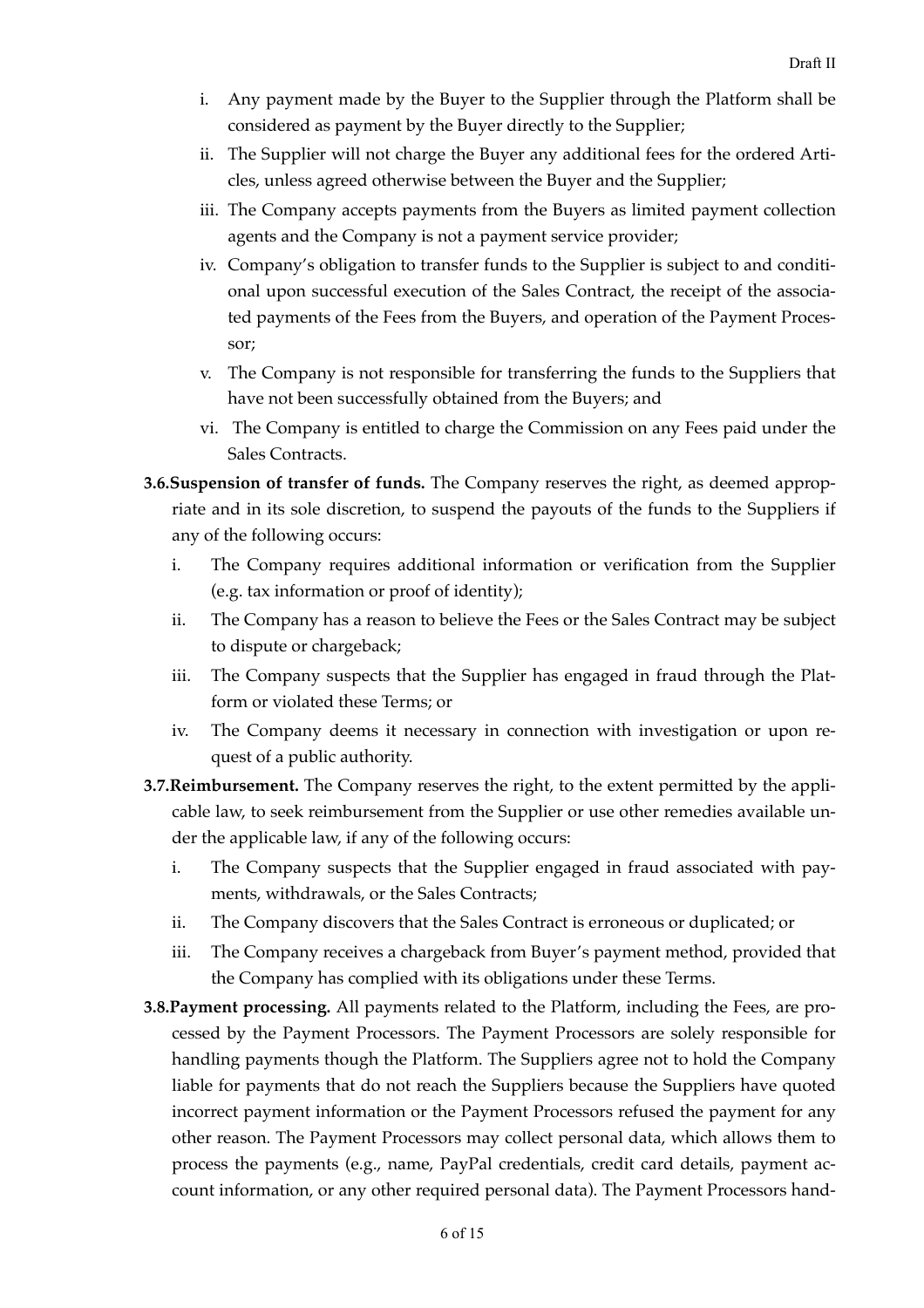le all steps in the payment process on their websites, including data collection and data processing. For the payment service agreements and policies, please refer to the website of the respective Payment Processor. The list of our Payment Processors may be modified by the Company at any time without notice.

- 3.9.**Invoices.** The invoices for the Commission and other fees charged by the Company are generated automatically and can be reviewed and downloaded through the Supplier Account. The Suppliers are responsible for making sure that all information in respect to the Supplier Account is accurate and up-to-date so that the invoices could be generated correctly. The Company accepts no responsibility if the invoices are erroneous due to Supplier's failure to comply with these Terms. The Supplier is solely responsible for issuing invoices to the Buyers for the Fees paid.
- 3.10.**Expenses.** Unless agreed otherwise by the Buyers, the Supplier agrees to cover all reasonable expenses incurred in relation to the Articles.
- 3.11.**Transaction limits.** To ensure the security of the Platform, the Company may impose transaction limits with regard to the value or number of transactions within a certain period of time. The Company will not be liable to the supplier if a transaction is not approved when it exceeds the limit established by the Company.
- 3.12.**Buyer's right of withdrawal.** If the Buyer uses the Platform as a consumer (i.e., a person acting wholly or mainly outside the scope of Buyer's trade, business, or profession), if provided by the applicable law, the Buyer has the right to withdraw from the Sales Contract within the period of 14 days after the receiving the Articles. The Supplier agrees to establish practices and procedures for honouring Buyers' requests for withdrawal that are compliant with the applicable laws.

# **4. CANCELLATION OF ORDERS AND PENALTIES**

- <span id="page-6-0"></span>4.1.If the Supplier cancels Buyer's order after the confirmation of the order and no reasonable extenuating circumstances are provided by the Supplier to the Company, the amount equal to the Commission for the respective order will be debited from the Supplier Account or, if no sufficient funds are available in the Supplier Account, the Company will submit a request to charge Supplier's payment method.
- 4.2.If the Supplier's cancellation rate is 5% or more of all Sales Contracts concluded through the Platform, the Company reserves the right to charge the Supplier a penalty, in its sole discretion, or take other corrective measures, including, but not limited to, (i) publishing information about the cancelled order on the Supplier Account, (ii) limiting or disabling Supplier's access to the Platform for further orders for a limited period of time, or (iii) suspending or disabling Supplier's use of the Platform. The Supplier will be notified about the potential penalties or corrective measures prior to cancelling confirmed orders. When assessing the application of a penalty, the Company reserves the right but is no under any obligation to take into account the extenuating circumstances related to the Buyer's order cancelled by the Supplier.
- 4.3.The Supplier shall not be liable for orders that are cancelled due to the circumstances outside Suppliers' reasonable control, such as the *force majeure* events, including, but not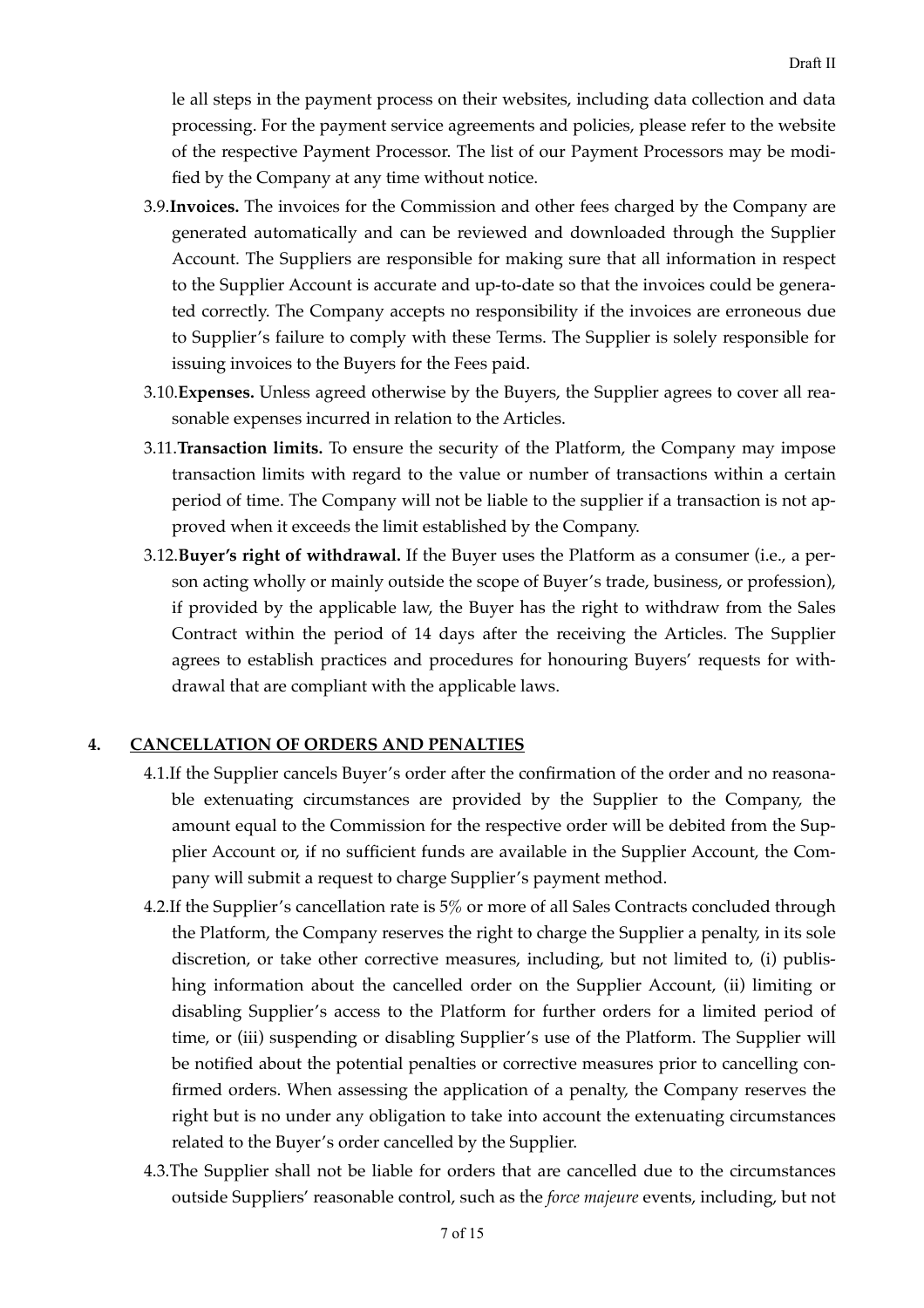limited to: acts of God; strikes; accidents; acts of war or terrorism; civil or military disturbances; nuclear or natural catastrophes and interruptions; pandemics; and water floods.

# **5. SALES CONTRACTS**

- <span id="page-7-0"></span>5.1.Unless otherwise provided in the Terms, the Company does not intervene in the communication between the Contractors as well as negotiation, conclusion, and execution of the Sales Contracts. Nevertheless, the Company reserves the right, at its sole discretion, to accept, refuse, place on hold or cancel the Sales Contracts.
- 5.2.Company's responsibilities with regard to the Sales Contracts are limited to (i) facilitating the availability of the Platform and (ii) serving as the limited payment collection agent of each Supplier for the purpose of accepting payments from the Buyers on behalf of the Supplier.
- 5.3.If the Contractors decide to enter into the Sales Contract through the Platform, the Sales Contract is the contractual relationship between the Contractors and the Contractors have complete discretion with regard to whether to enter into the Sales Contract and the agreed terms of the Sales Contract. The Contractors acknowledge and agree that the Company is not a party to the Sales Contract and the formation of the Sales Contract does not create employment, partnership, joint venture, or other service relationships between the Contractors and the Company. The Contractors may enter into any agreements as they deem to be appropriate (e.g., confidentiality or assignment agreements), provided that such agreements do not conflict with, narrow, or expand these Terms. If there is a conflict between these Terms and an agreement concluded between the Contractors, these Terms shall prevail.
- 5.4.The Company is not a party to the Sales Contracts and, therefore, the Company will not be liable for any direct, indirect, consequential or inconsequential loss or damage that results from the Sales Contracts and any business transactions made between the Contractors as a result of the interactions through the Platform.
- 5.5.The Suppliers are solely responsible for:
	- i. Ensuring that they are authorised to sell the Articles through the Platform;
	- i. Preparing, negotiating, concluding, and executing the Sales Contracts;
	- iii. Paying all applicable taxes, levies, duties, and other fees associated with payments received under the Sales Contracts;
	- iv. Cooperating with the Company in any audits by providing information and records about the Sales Contracts, invoices, tax returns, and other financial reports issued under the Sales Contracts;
	- v. Processing Buyers' personal data in accordance with the applicable data protection laws.
- 5.6.All communication between the Suppliers and the Buyers, including enquiries and negotiation of the Sales Contracts, should be carried out through the Platform. The Suppliers are not allowed to communicate with the Buyers outside the Platform, including without limitation, exchanging contact details (e.g., phone numbers, email addresses,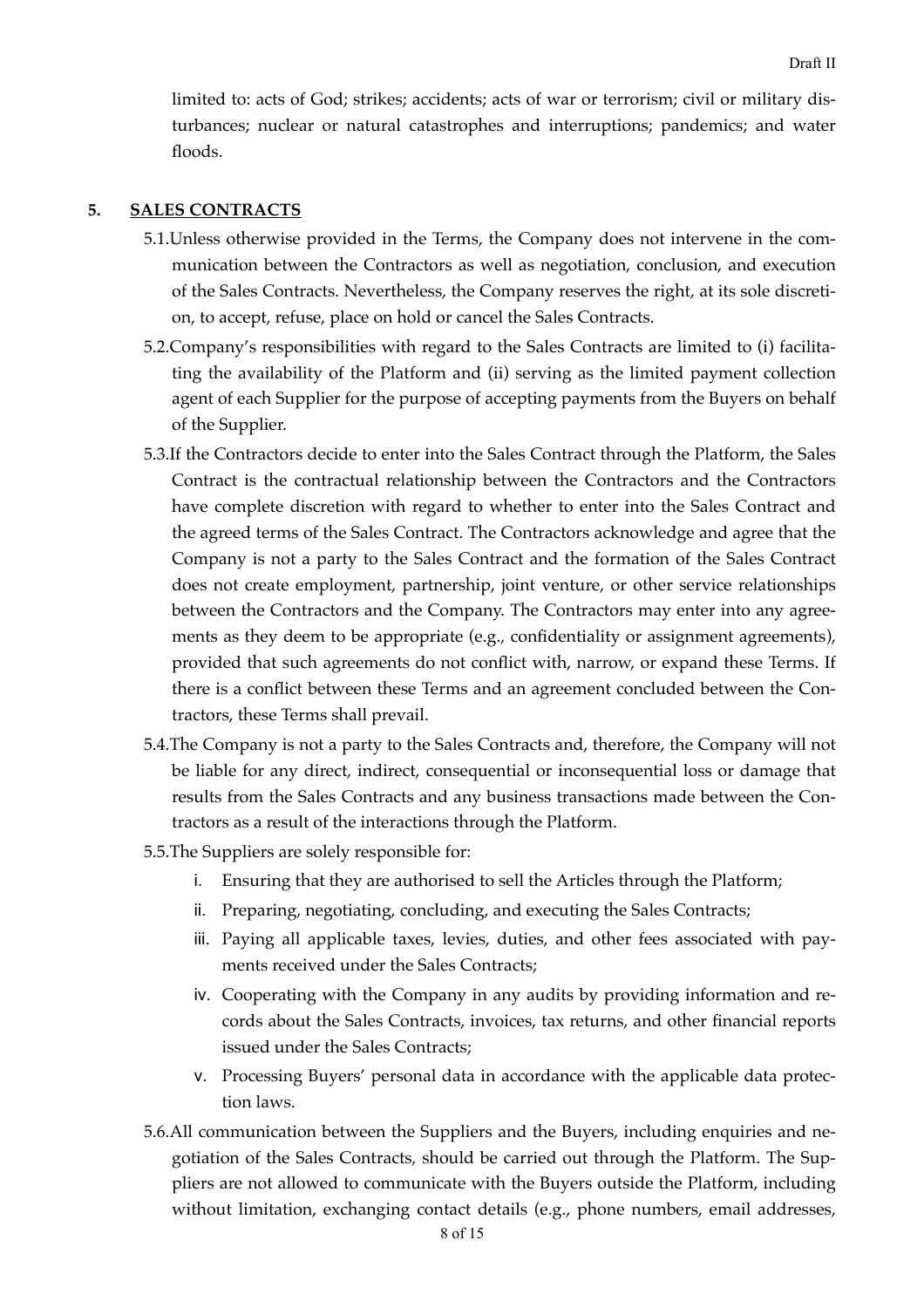addresses, social media), information related to communication tools and software (e.g., Skype, WhatsApp, Wechat, Telegram, and Zoom), information about payment methods (e.g., PayPal accounts, bank account, and credit card numbers), and any forms or links related thereto. The Company reserves the right, at its sole discretion, to suspend or terminate the Supplier Account upon violation of this section 5.6.

5.7.Any disputes that arise between the Contractors shall be resolved through the Platform by the means of negotiation with the Company participating as a mediator for the dispute resolution.

# **6. THE ARTICLES**

- <span id="page-8-0"></span>6.1.The Suppliers shall use reasonable efforts to display colours, images, availability, and other specifications of the Articles accurately. The descriptions and images of the Articles must (i) be accurate, (ii) not contain links to any websites, (iii) not contain any watermarks, logos, or business names of the Supplier, and (iv) not infringe any rights of third parties. The Supplier further agrees to provide all warranties and use instructions with each Article, as required by the applicable laws.
- 6.2.The Articles must be categorised on the Platform by following the list of (sub-)categories available on the Platform. The Supplier agrees to assign an accurate category for each Article.
- 6.3.To be eligible to sell the Articles on the Platform, the Seller must ensure that: (i) the Articles are made in Europe; (ii) the Supplier's headquarters are located in Europe and (iii) the Articles are of impeccable quality; and (iv) no faulty Articles are sold by the Supplier.
- 6.4.The Articles must be delivered in an unbranded box or in a box with the EuropeOnline Partner logo meeting the requirements provided on the Platform.
- 6.5.**Faulty Articles.** If the Buyer finds that the received Article is faulty, the Buyer is entitled, within 14 days from the receipt of the Article contact the Supplier and:
	- i. Request a refund as described below;
	- ii. Request a reduction of the Fees; or
	- iii. Request to replace the Article with the same non-faulty Article or similar Article.
- 6.6.**Refunds.** If the Article does not meet the specifications under the Sales Contract or the Article is clearly faulty, the Buyer may request a refund through the Platform. The Company and the Supplier will be notified of the refund request submitted by the Buyer without undue delay. Upon receipt of the returned Article to the Supplier, the Supplier must notify the Company and the Company shall issue a refund to the Buyer.
- 6.7.**Abandoned Articles.** In the event that the Article (i) cannot be delivered to the Buyer due to Buyer's fault or (ii) the Buyer does not pick up the Article from the location the Article is delivered at, the Supplier may dispose the Article at its sole discretion; the Supplier shall not be held liable for any loss or damage that the Buyer may suffer as a result of the disposal of the Article.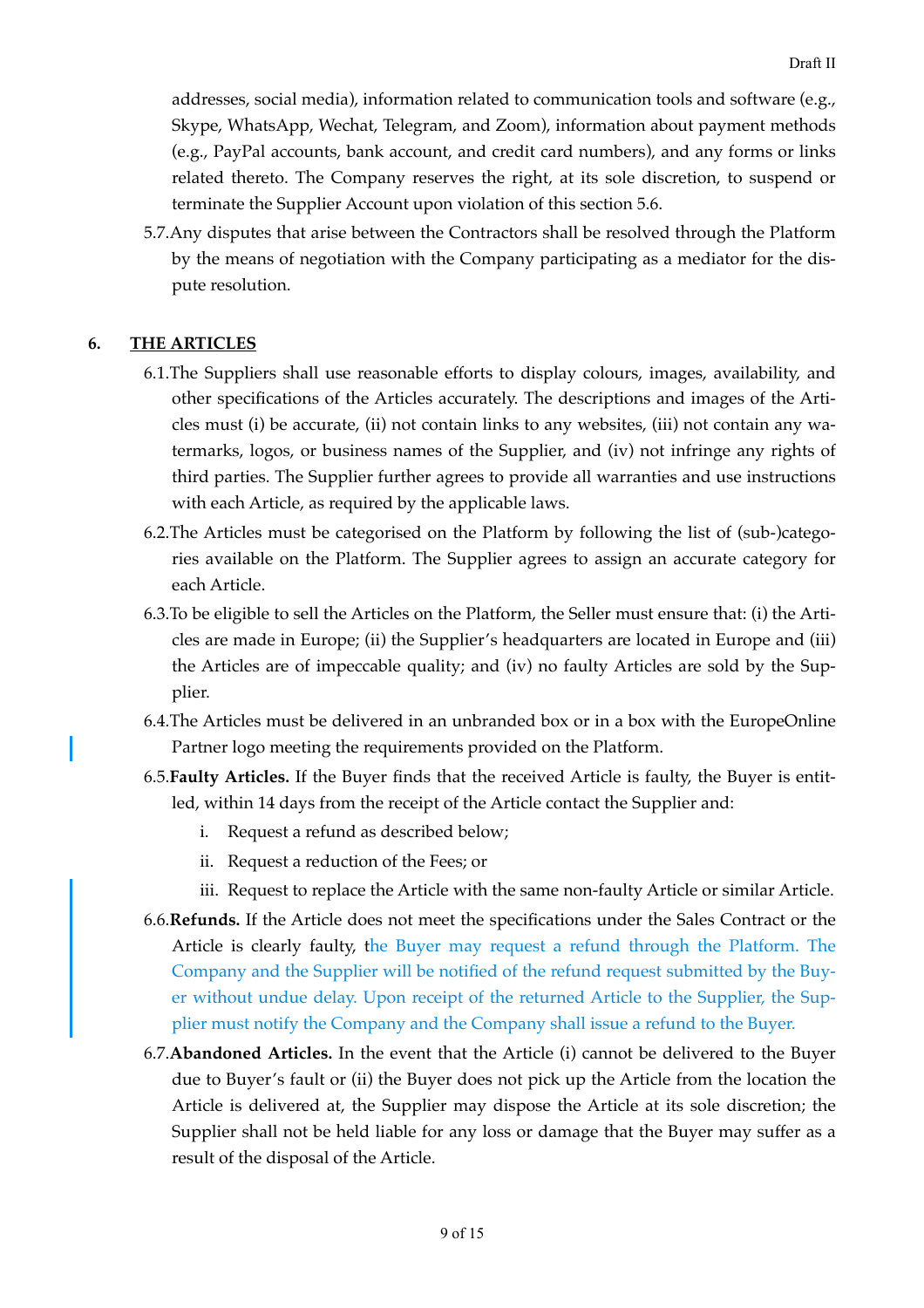- **6.8.Delivery of the Articles.** The Supplier agrees to arrange for the Articles to be delivered to the delivery address specified by the Buyer during the checkout process, in accordance with the delivery times, shipping providers, and terms and conditions specified under the Sales Contract. Any applicable shipping charges shall be charged in addition to the Fees. The Supplier must (i) mark the order as dispatched on the Platform as soon as it is dispatched and (ii) provide a track  $&$  trace code to the Buyer within 24 hours from the time of dispatch. The Company is not responsible (i) for and does not reimburse any customs fees and taxes applied to the packages containing the Articles and (ii) for the Articles that were damaged during shipment.
- 6.9.**Location.** The Articles shall be stored at Supplier's premises or at such other places as defined by the Supplier.

#### **7. INTELLECTUAL PROPERTY**

- <span id="page-9-0"></span>7.1.The Supplier may upload and submit the various types of Content through the Platform, such as Article photos, text, descriptions of Supplier's business activities, messages, and reviews. Some of the Content may become available to other Users and the general public on the Internet. Therefore, the Supplier must (i) exercise Supplier's due diligence when uploading the Content onto the Platform, (ii) not to make any sensitive information publicly available to other Users, and (iii) make sure that, by uploading the Content onto the Platform, the Supplier complies with these Terms.
- 7.2.By uploading the Content onto the Platform, the Supplier grants the Company unrestricted, sub-licensable, royalty-free, perpetual, and irrevocable rights to use, distribute, advertise, adapt, remix, modify, publicly display, publicly perform, excerpt, prepare derivative works of, and reproduce the Content for the purposes of operating and promoting the Platform and carrying out Company's legitimate business interests.
- 7.3.The Supplier agrees not to submit any Content that violates these Terms or any applicable laws, including intellectual property rights of others, and agrees to pay all royalties, fees, and any other monies applicable to such Content.
- 7.4.The Supplier understands and agrees that, in order to ensure the security of the Platform, the Company may, but has no obligation to, monitor or review the Content. The Company reserves the right, at its sole discretion, to refuse to upload, modify, delete, or remove the Content, in whole or in part, that violates these Terms or may harm the reputation of the Platform. However, the Supplier remains solely responsible for the Content.
- 7.5.The Supplier is not allowed to make publicly available personal data of persons who have not provided the supplier with their prior authorisation or consent to share that personal data.
- 7.6.The Content includes Supplier's personal views and recommendations. The Content does not reflect Company's views, recommendations, endorsement, or any commitments related thereto.
- 7.7.Most of the Company's IP is owned by the Company, its partners, agents, licensors, vendors, and/or other content providers. Company's IP includes, but is not limited to,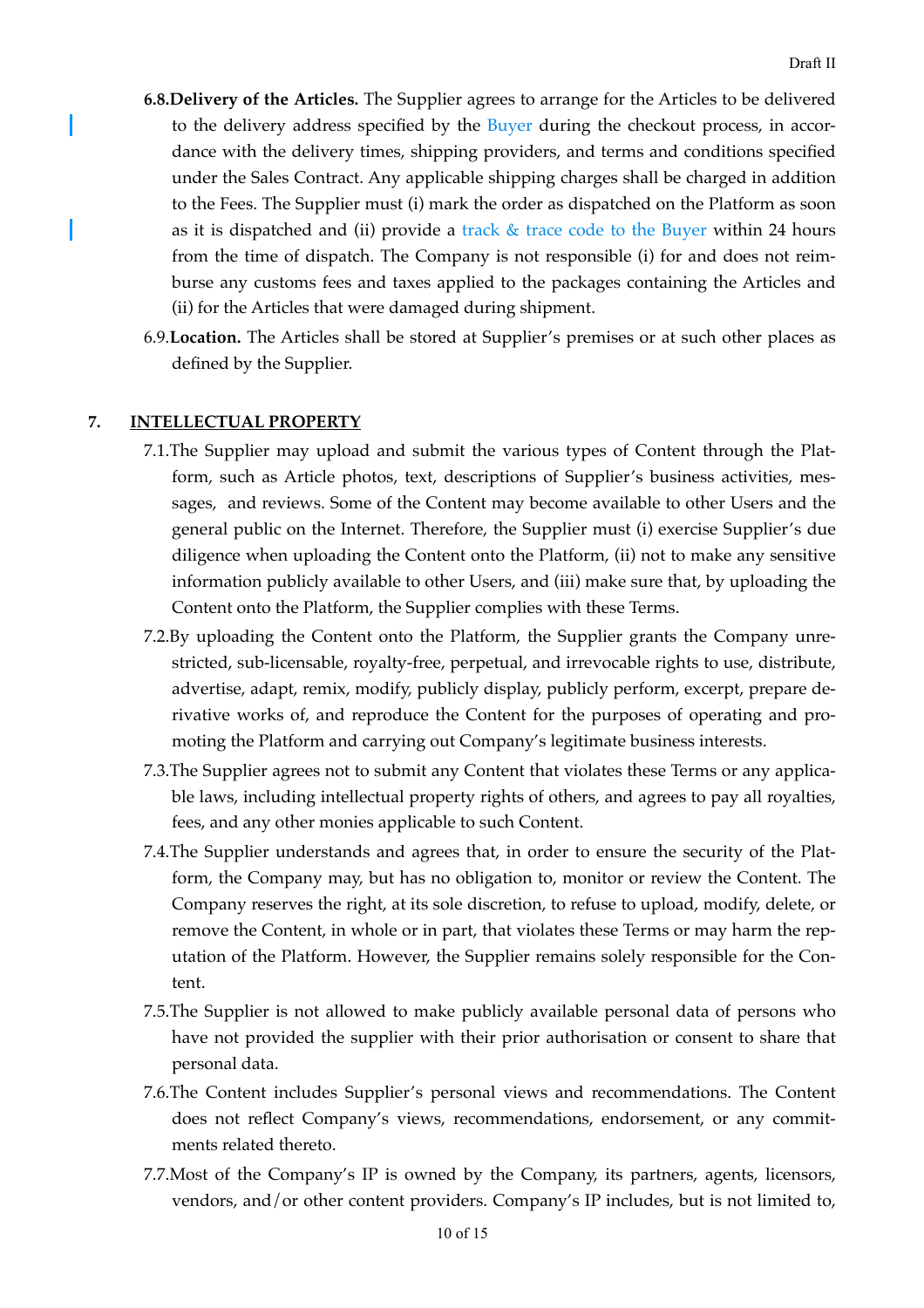text, images, audiovisual content, source code, trademarks, service marks, trade names, graphics, and button icons. Company's IP is protected by the applicable intellectual property laws and international treaties. The Supplier is not allowed, without obtaining prior written authorisation from the Company, to copy, distribute, make available, disassemble, make alterations, decompile, reverse engineer, translate, adapt, rent, loan, use, lease or attempt to grant other rights to the Company's IP to third parties, or use any manual or automated means to scrap any content available on the Platform.

- 7.8.The Supplier may not use Company's brand, the word or figurative trademarks associated with the Platform or third-party trademarks without prior consent of the respective trademark owner. The Supplier is not allowed to use Company's brands and trademarks in any way that suggests that the Company sponsors, endorses, or associates with the Supplier without obtaining prior written consent from the Supplier.
- 7.9.Some of the intellectual property assets, such as the Content and third-party trademarks, featured on the Platform may be owned by the Suppliers, Buyers, and other parties. Such third-party intellectual property remains the sole property of the respective proprietors.

#### **8. ACCEPTABLE USE POLICY**

- <span id="page-10-0"></span>8.1.When using the Platform, the Supplier must follow the acceptable use policy outlined in this Section 8. The Company works closely with law enforcement and reports any inappropriate content that may infringe applicable laws.
- 8.2.The Supplier is not permitted to use the Platform in any manner that substitutes or contributes to the following activities (the list is representative and not exhaustive):
	- i. Any unlawful activity, including violation of any laws, statutes, ordinances, or regulations;
	- ii. Fraud;
	- iii. Provision of false, inaccurate, or misleading information;
	- iv. Harassment or interference (e.g., driving away Supplier's business or click fraud);
	- v. Dissemination of information that may result in injuries and physical harm;
	- vi. Discrimination against people based on their race, colour, ethnicity, religion, origin, gender, and other personal attributes;
	- vii. Posting of the Content that depicts or incites others to commit acts of violence;
	- viii. Provision of the Content that depicts children or may cause emotional distress to children;
	- ix. Gambling, including contests, lotteries, games of chance, bidding fee auctions, sports forecasting or odds making, Internet gaming, fantasy sports leagues with cash prizes, and sweepstakes;
	- x. Spreading of religious content;
	- xi. Spreading of hate speech;
	- xii. Spreading of malware (e.g., viruses, worms, Trojan horses), spam, and other illegal messaging;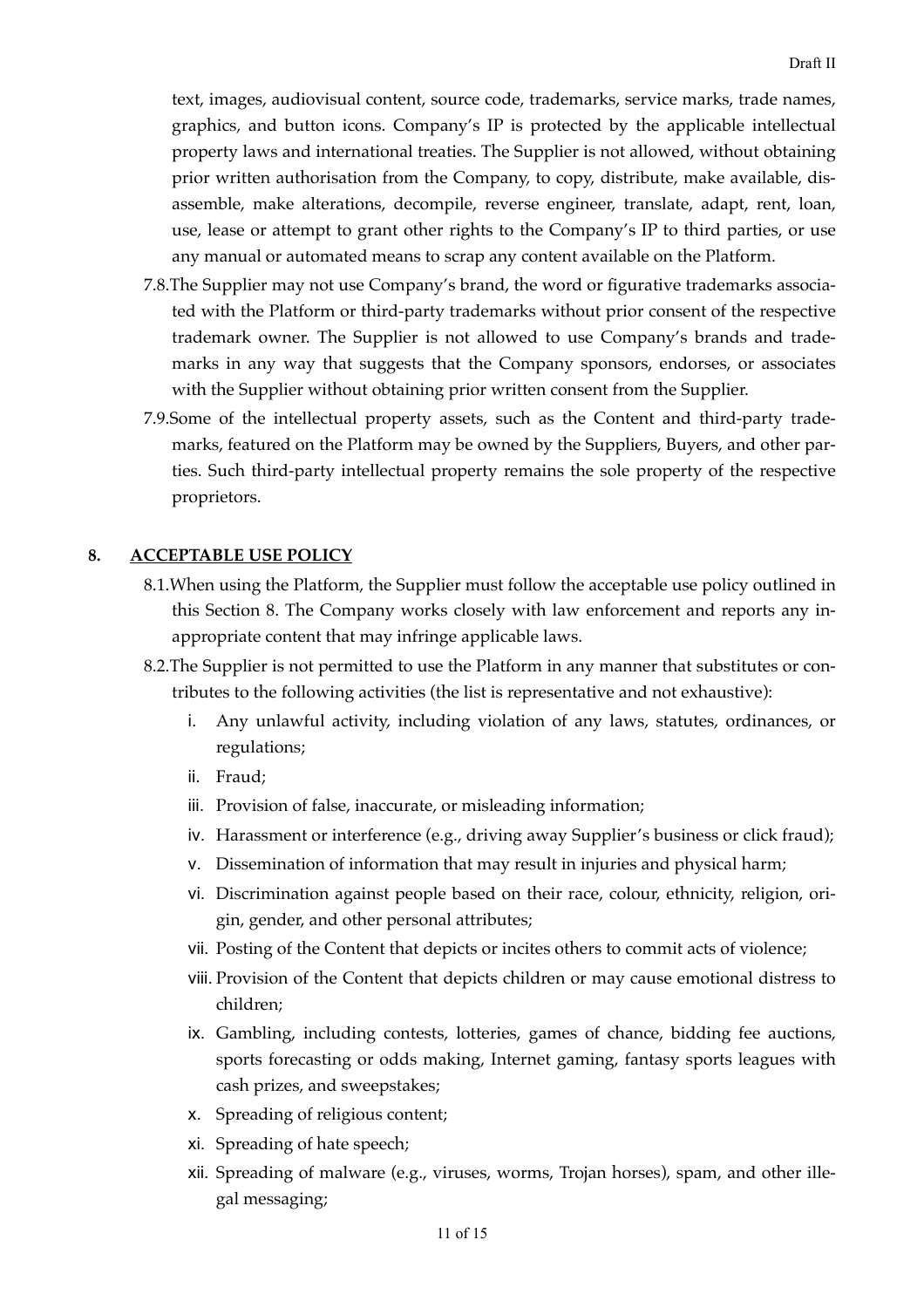- $x$ iii. Spreading ethnically, racially, or otherwise objectionable information;
- $x$ iv. Spreading sexually explicit, libellous, harassing, defamatory, abusive, profane, vulgar, threatening, hateful, obscene behaviour and terrorism-related content;
- xv. Advertising or encouraging the use of tobacco, alcohol, and any illegal substances;
- xvi. Copying, distributing, renting, reselling, modifying, compromising, damaging, disabling, impairing, and overburdening the Platform;
- xvii. Interfering with or abusing other users of the Platform;
- $x$  viii. Using bots, scripts, and other automated methods to scrape information from the Platform; and
- xix. Collecting and disclosing any information about the Users.
- 8.3.The Supplier is solely responsible for the interactions with other Users. The Supplier acknowledges and agrees that the Company does not conduct any checks of the qualifcations, certification, skills, the validity and scope of the obtained insurance policies, and background of the Users. The Company makes no representations or warranties as to the conduct of the Users.

#### **9. AVAILABILITY**

<span id="page-11-0"></span>9.1.The Company puts reasonable efforts to ensure that the Platform is always accessible. However, the availability of the Platform may be affected by factors, which the Company cannot reasonably control, such as bandwidth problems, equipment failure, acts and omissions of our third-party service providers, or *force majeure* events. The Company takes no responsibility for the unavailability of the Platform caused by such factors.

#### **10. DISCLAIMER OF WARRANTIES**

- <span id="page-11-1"></span>10.1.The Platform on "as available", "as is", and "with all faults" basis. To the extent permitted by the applicable law, the Company does not make any representations or warranties about the reliability, suitability, and accuracy, for any purpose, of the Platform, any content featured on the Platform, whether provided by the Company or by third parties, and hereby disclaims all warranties regarding the Platform and its operation.
- 10.2.It is Supplier's sole responsibility to verify and assess the fit for the purpose of the Platform prior to using it and to decide whether or not the Platform fits for the intended use.
- 10.3.By using the Platform, the Supplier acknowledges and agrees that the Company may use third-party suppliers to provide software, hardware, storage, networking, and other technological services. The acts and omissions of third-party suppliers may be outside of Company's reasonable control. To the maximum extent permitted by law, the Company excludes any liability for any loss or damage resulting from the acts and omissions of such third-party suppliers.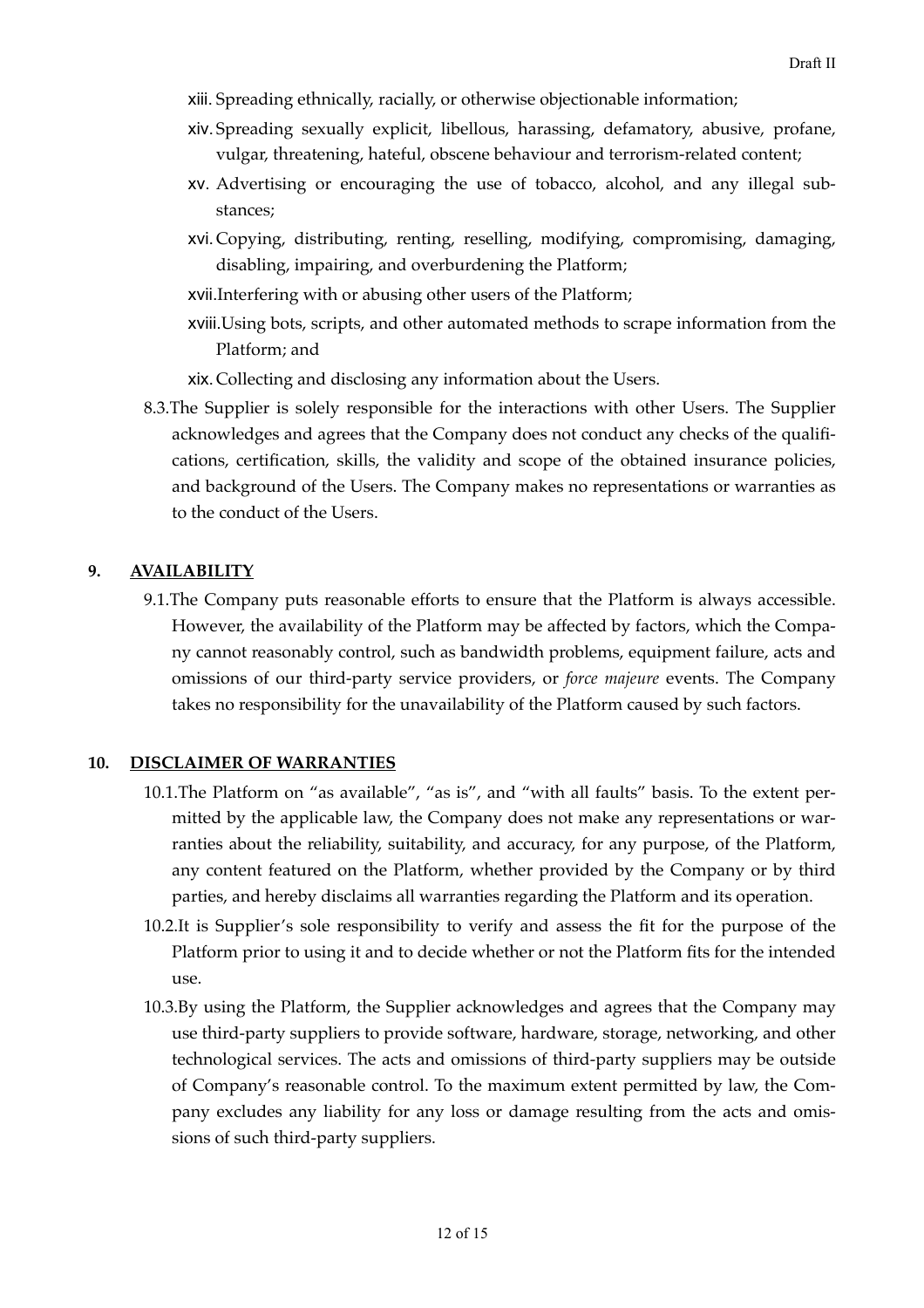# **11. LIMITATION OF LIABILITY**

- <span id="page-12-0"></span>11.1.Unless otherwise excluded or limited by the applicable law, the Company will not be liable for any damages, including, but not limited to, incidental, punitive, special or other related damages, arising out or in connection with Supplier's use of the Platform, any content made available through the Platform, whether provided by the Company, the Suppliers, the Buyers, or by third parties, or any transactions concluded through the Platform. The Supplier agrees not to hold the Company liable in respect of any losses arising out of any event or events beyond Company's reasonable control.
- 11.2.The Company will not be liable to the Supplier for any direct, indirect or consequential losses, which may be incurred in relation to the Platform, such as direct and indirect loss of profits, loss of goodwill or business reputation, loss of opportunities, and loss of data.
- 11.3.The Company will not be liable to the Supplier for any loss or damage, which may be incurred by the supplier as a result of:
	- i. Any reliance placed by the Supplier on the completeness, accuracy or existence of any interaction carried through the Platform, content, information, recommendations, or advertising featured on the Platform, or as a result of any relationship or transaction between the Users or advertisers and sponsors whose content appears on the Platform;
	- ii. Any changes which the Company may make to the Platform, or for any permanent or temporary cessation in the provision of the Platform or any features thereof;
	- iii. The deletion of, corruption of, or failure to store the Content and other communications data maintained or transmitted by or through the Platform;
	- iv. Supplier's failure to provide the Company with accurate information;
	- v. Supplier's communication and business or personal relationships with other Users; and
	- vi. Supplier's failure to keep the login details to the Supplier Account secure and confidential.
- 11.4.This Section 11 shall apply whether or not the Company has been advised of or should have been aware of the possibility of any such losses arising.

# **12. INDEMNIFICATION**

<span id="page-12-1"></span>12.1.The Supplier agrees to indemnify, defend and hold the Company, its subsidiaries, affliates, partners, officers, directors, agents, contractors, licensors, service providers, subcontractors, suppliers, interns and employees, harmless from any claim or demand, including attorneys' fees, made by any third party due to or arising out of Supplier's breach of these Terms, Supplier's use of the Platform, or Supplier's violation of any law or the rights of a third party.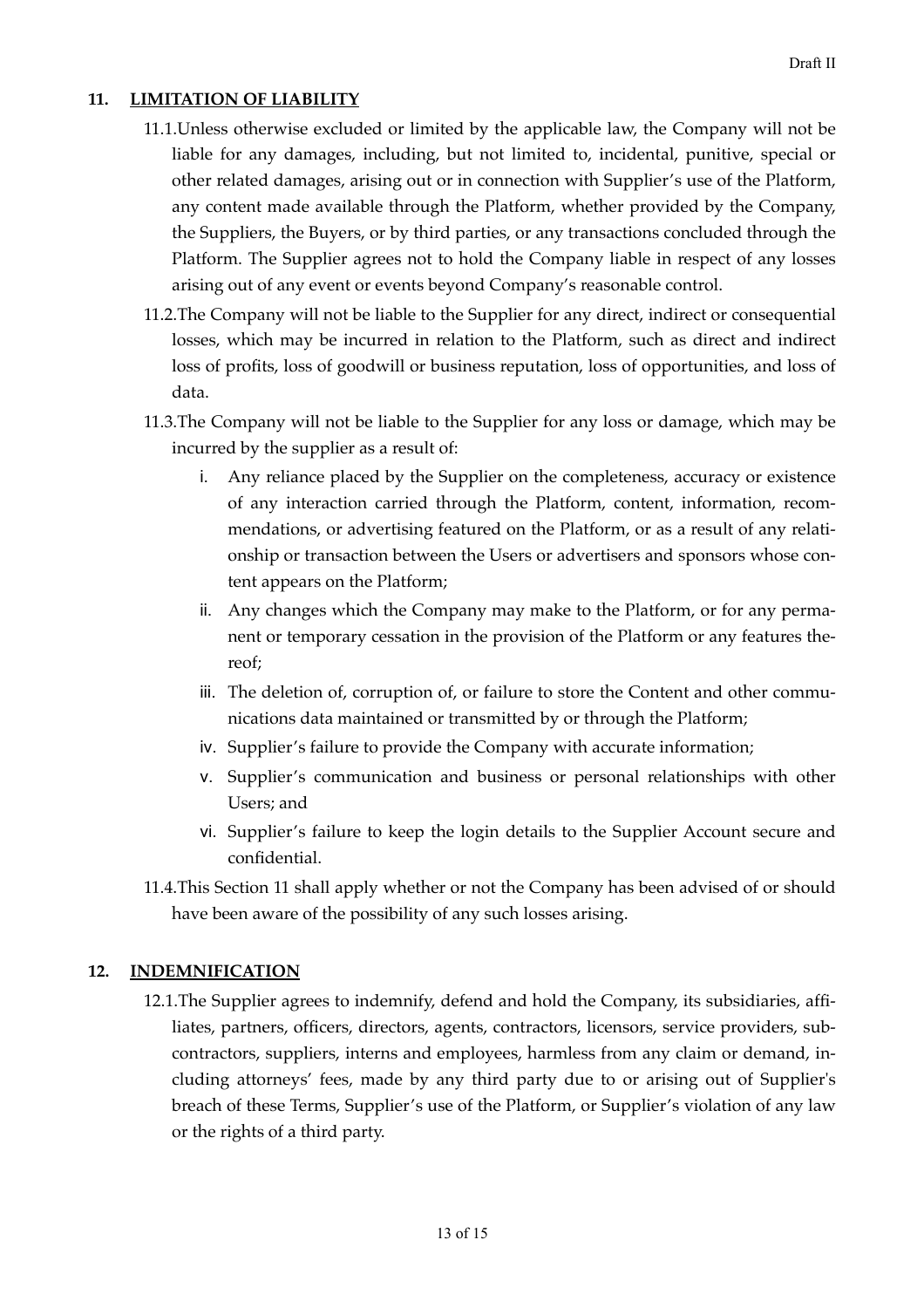# **13. SEVERABILITY**

<span id="page-13-0"></span>13.1.In the event that any provision of these Terms is determined to be unlawful, void or unenforceable, the validity and enforceability of the remaining provisions of the Terms shall not be affected as a result.

# **14. GOVERNING LAW AND DISPUTES**

- <span id="page-13-1"></span>14.1.**Governing law.** These Terms shall be governed and construed in accordance with the laws of Belgium, without regard to its conflicts of law provisions.
- 14.2.**Jurisdiction.** The Supplier agrees that any disputes arising out of or relating to these Terms shall be resolved by means of negotiation with the Company. If the dispute cannot be resolved by means of negotiation, the dispute shall be submitted to the courts in Brussels, Belgium.

# **15. NON-CIRCUMVENTION**

- <span id="page-13-2"></span>15.1.**Making Payments Through the Platform.** The Supplier hereby acknowledges and agrees that (i) all payments for the Sales Contracts must be accepted through the Platform only, (ii) the Platform must be used as Supplier's exclusive method to request and receive payments, and (iii) Supplier's violation of this section 15.1 is a material breach of these Terms and, therefore, the Supplier Account may be permanently suspended. The said obligation is valid at all times when the communication or transactions are carried out by and between the Suppliers and the Buyers. By way of illustration, the Supplier is not allowed to:
	- i. Offer, solicit, accept any offers or solicitations, contract, hire, pay, receive payments, or invoice the Buyers outside the Platform;
	- ii. Request or issue an invoice for an amount lower than the actual Fees; and
	- iii. Refer the Buyers to third parties for making payments.
- 15.2.**Not Sharing Contact Details.** The Suppliers must use the Platform as a sole manner of communicating before entering the Sales Contract. A violation of this section 15.2 is a material breach of these Terms and, therefore, the Supplier Account may be permanently suspended.

# **16. MISCELLANEOUS**

- <span id="page-13-3"></span>16.1.**Term and termination.** The Terms enter into force on the date the Supplier accepts the Terms and remain in force until updated or terminated by the Company or until the Supplier stops using the Platform. The Company is entitled to terminate the Terms at any time, at its sole discretion, and with a prior notice to the Supplier.
- 16.2.**Amendments.** The Company reserves the right to modify these Terms at any time, effective upon posting of an updated version on the Platform. Such amendments may be necessary due to the changes in the requirements of laws, regulations, new features of the Platform, or Company's business practices. The Company will send the Supplier a notification about any material amendments to the Terms that may be of importance to